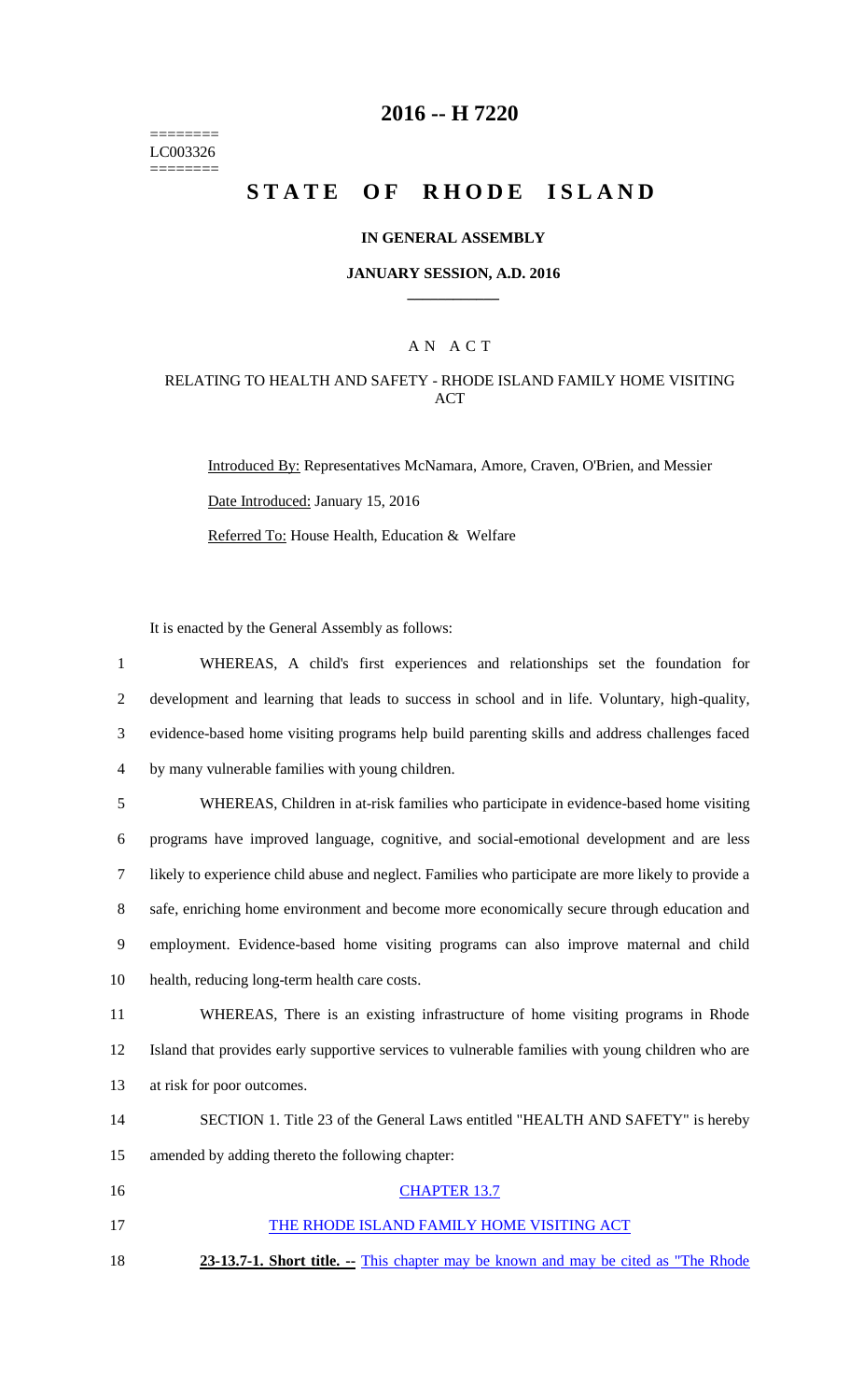## 1 **Island Family Home Visiting Act."**

| $\sqrt{2}$ | 23-13.7-2. Home visiting system components. -- (a) The Rhode Island department of                   |
|------------|-----------------------------------------------------------------------------------------------------|
| 3          | health shall coordinate the system of early childhood home visiting services in Rhode Island and    |
| 4          | shall work with the department of human services and department of children, youth and families     |
| 5          | to identify effective, evidence-based home visiting models that meet the needs of vulnerable        |
| 6          | families with young children.                                                                       |
| $\tau$     | (b) The Rhode Island department of health shall implement a statewide home visiting                 |
| $8\,$      | system which uses evidence-based models proven to improve child and family outcomes.                |
| 9          | Evidence-based home visiting programs must follow with fidelity a program model with                |
| 10         | comprehensive standards that ensure high-quality service delivery, use research-based curricula,    |
| 11         | and have demonstrated significant positive outcomes in at least two (2) of the following areas:     |
| 12         | (1) Improved prenatal, maternal, infant or child health outcomes;                                   |
| 13         | (2) Improved safety and reduce child maltreatment and injury;                                       |
| 14         | (3) Improved family economic security and self-sufficiency;                                         |
| 15         | (4) Enhanced early childhood development (social-emotional, language, cognitive,                    |
| 16         | physical) to improve children's readiness to succeed in school.                                     |
| 17         | (c) The Rhode Island department of health shall implement a system to identify and refer            |
| 18         | families prenatally or as early after the birth of a child as possible to voluntary, evidence-based |
| 19         | home visiting programs. The referral system shall prioritize families for services based on risk    |
| 20         | factors known to impair child development, including:                                               |
| 21         | $(1)$ Adolescent parent $(s)$ ;                                                                     |
| 22         | (2) History of prenatal drug or alcohol abuse;                                                      |
| 23         | (3) History of child maltreatment, domestic abuse, or other types of violence;                      |
| 24         | (4) Incarcerated parent(s);                                                                         |
| 25         | (5) Reduced parental cognitive functioning or significant disability;                               |
| 26         | (6) Insufficient financial resources to meet family needs;                                          |
| 27         | (7) History of homelessness; or                                                                     |
| 28         | (8) Other risk factors as determined by the department.                                             |
| 29         | (d) Beginning on or before October 1, 2016, and annually thereafter, the Rhode Island               |
| 30         | department of health shall issue a state home visiting report that outlines the components of the   |
| 31         | state's family home visiting system which shall be made publicly available on the department's      |
| 32         | website. The report shall include:                                                                  |
| 33         | (1) The number of families served by each evidence-based model; and                                 |
|            |                                                                                                     |

34 (2) Demographic data on families served; and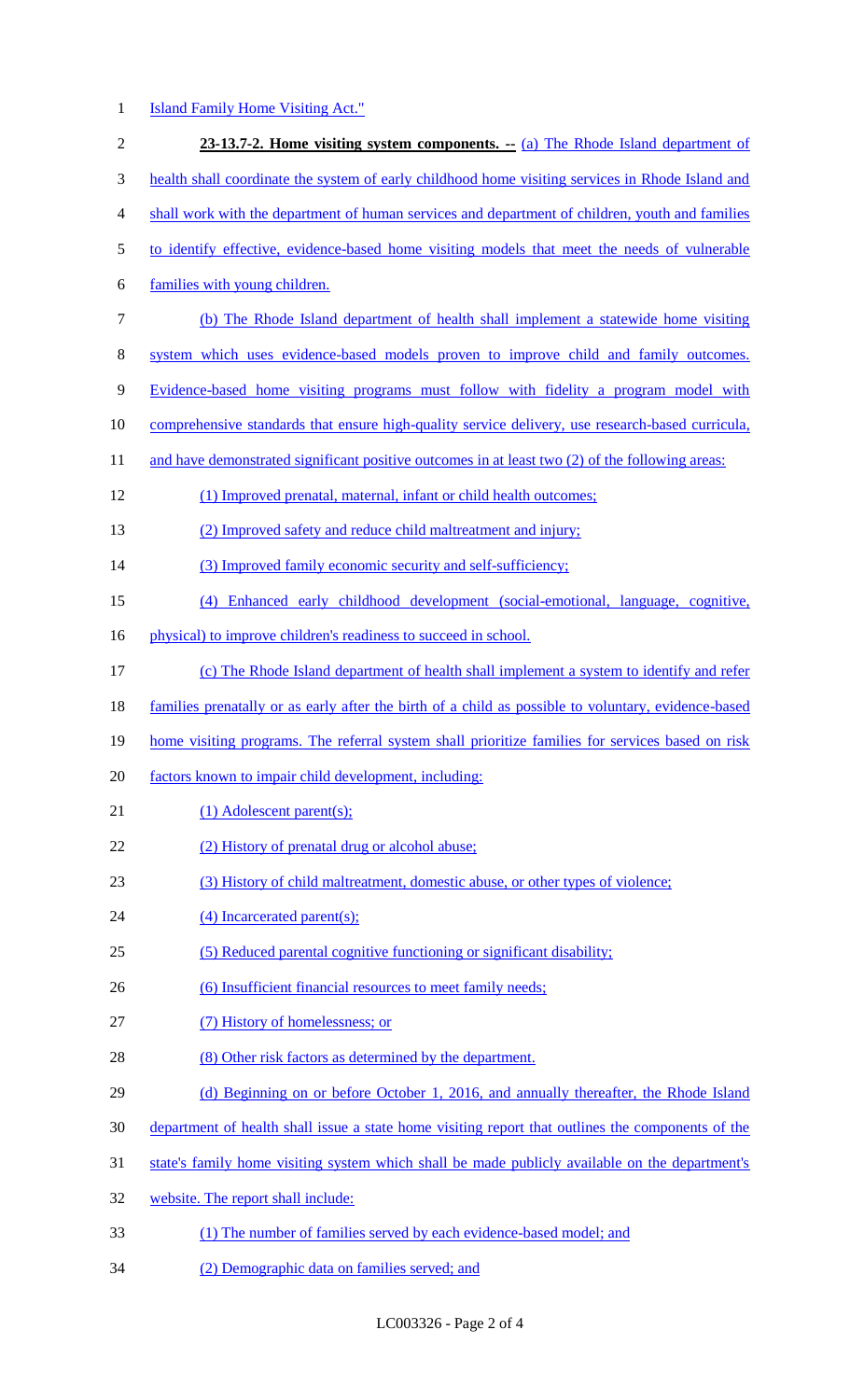- 1 (3) Duration of participation of families; and
- 2 (4) Cross-departmental coordination; and
- 3 (5) Outcomes related to prenatal, maternal, infant and child health, child maltreatment,
- 4 family economic security, and child development and school readiness.
- 5 SECTION 2. This act shall take effect upon passage.

 $=$ LC003326 ========